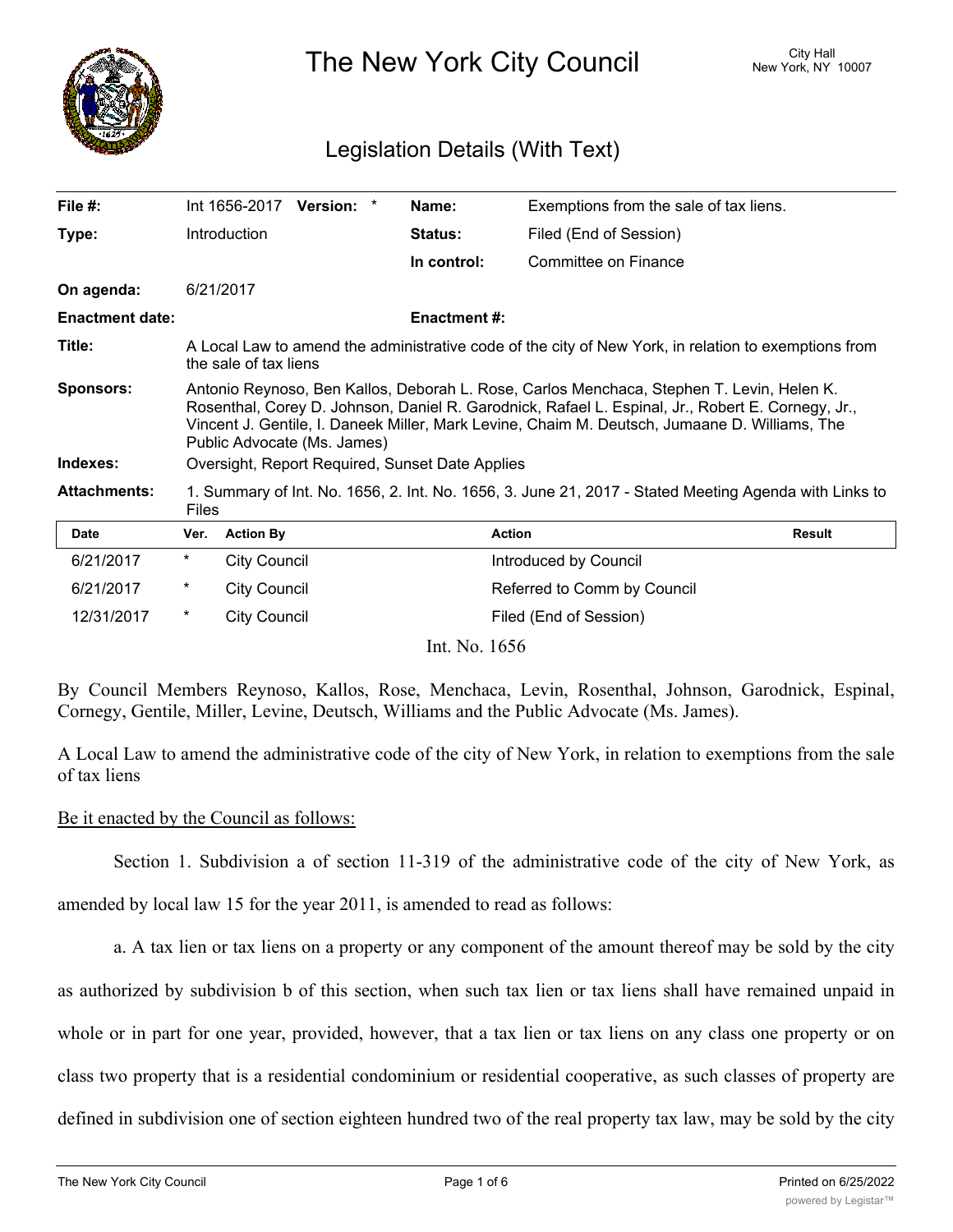only when the real property tax component of such tax lien or tax liens shall have remained unpaid in whole or in part for three years or, in the case of any class two residential property owned by a company organized pursuant to article XI of the state private housing finance law that is not a residential condominium or a residential cooperative, as such class of property is defined in subdivision one of section eighteen hundred two of the real property tax law, for two years, and equals or exceeds the sum of five thousand dollars or, in the case of abandoned class one property or abandoned class two property that is a residential condominium or residential cooperative, for eighteen months, and after such sale, shall be transferred, in the manner provided by this chapter, and provided, further, however, that (i) the real property tax component of such tax lien may not be sold pursuant to this subdivision on any residential real property in class one that is receiving an exemption pursuant to section 11-245.3 or 11-245.4 of this title, or pursuant to section four hundred fifty-eight of the real property tax law with respect to real property purchased with payments received as prisoner of war compensation from the United States government, or pursuant to paragraph (b) or (c) of subdivision two of section four hundred fifty-eight-a of the real property tax law, or where the owner of such residential real property in class one is receiving benefits in accordance with department of finance memorandum 05-3, or any successor memorandum thereto, relating to active duty military personnel, or where the owner of such residential real property in class one has been allowed a credit pursuant to subsection (e) of section six hundred six of the tax law for the calendar year in which the date of the first publication, pursuant to subdivision a of section 11-320 of this chapter, of the notice of sale, occurs or for the calendar year immediately preceding such date, or on any real property that was in receipt of a real property tax exemption pursuant to section four hundred twenty-a, four hundred twenty-b, four hundred forty-six, or four hundred sixty-two of the real property tax law in one of the five fiscal years preceding the date of such sale, and (ii) the sewer rents component, sewer surcharges component or water rents component of such tax lien may not be sold pursuant to this subdivision on any one family residential real property in class one or on any two or three family residential real property in class one that is receiving an exemption pursuant to section 11-245.3 or 11-245.4 of this title, or pursuant to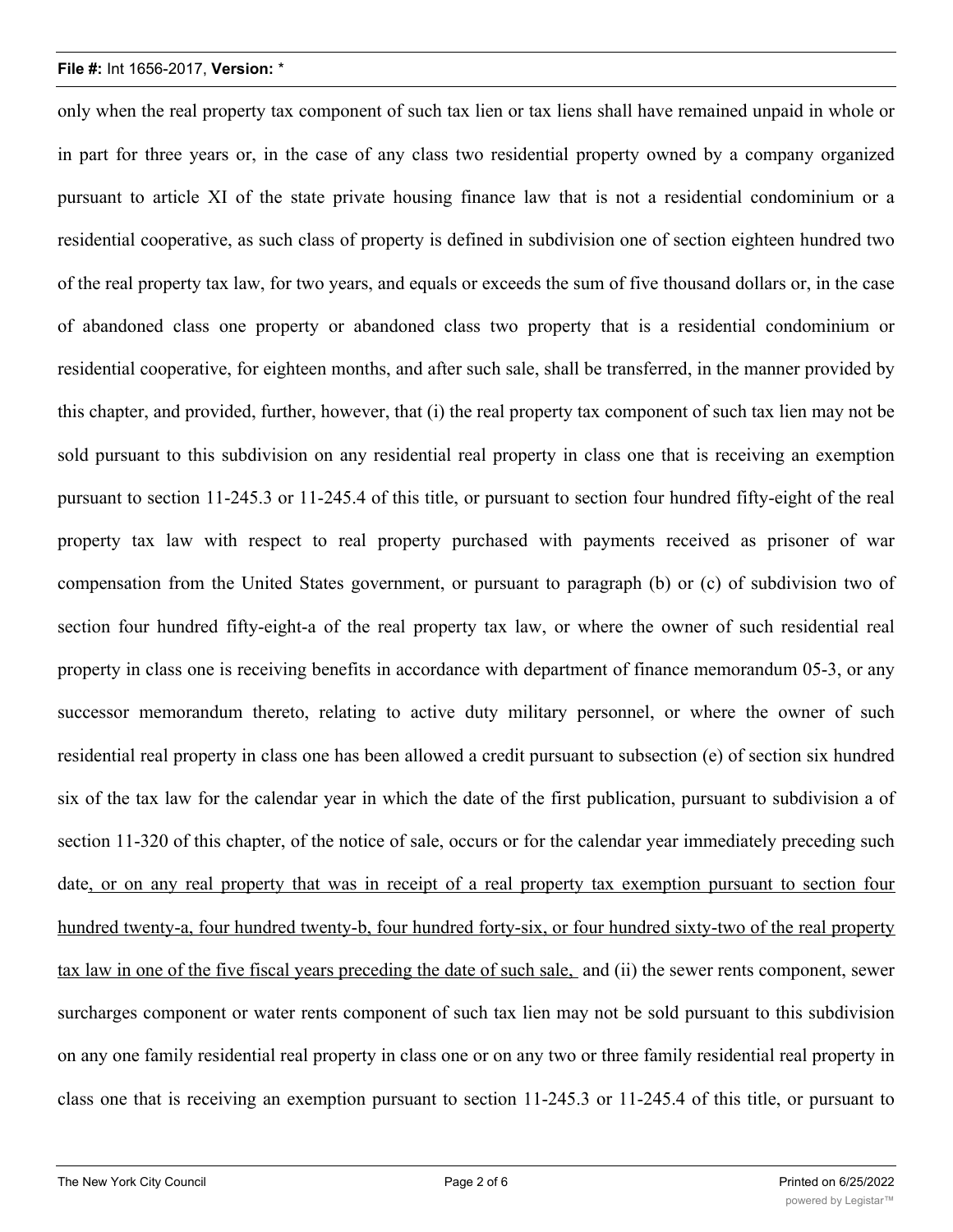section four hundred fifty-eight of the real property tax law with respect to real property purchased with payments received as prisoner of war compensation from the United States government, or pursuant to paragraph (b) or (c) of subdivision two of section four hundred fifty-eight-a of the real property tax law, or where the owner of any two or three family residential real property in class one is receiving benefits in accordance with department of finance memorandum 05-3, or any successor memorandum thereto, relating to active duty military personnel, or where the owner of any two or three family residential real property in class one has been allowed a credit pursuant to subsection (e) of section six hundred six of the tax law for the calendar year in which the date of the first publication, pursuant to subdivision a of section 11-320 of this chapter, of the notice of sale, occurs or for the calendar year immediately preceding such date. A tax lien or tax liens on any property classified as a class two property, except a class two property that is a residential condominium or residential cooperative, or a class two residential property owned by a company organized pursuant to article XI of the state private housing finance law that is not a residential condominium or a residential cooperative, or class three property, as such classes of property are defined in subdivision one of section eighteen hundred two of the real property tax law, shall not be sold by the city unless such tax lien or tax liens include a real property tax component as of the date of the first publication, pursuant to subdivision a of section 11-320 of this chapter, of the notice of sale. Notwithstanding any provision of this subdivision to the contrary, any such tax lien or tax liens that remain unpaid in whole or in part after such date may be sold regardless of whether such tax lien or tax liens include a real property tax component. A tax lien or tax liens on a property classified as a class four property, as such class of property is defined in subdivision one of section eighteen hundred two of the real property tax law, shall not be sold by the city unless such tax lien or tax liens include a real property tax component or sewer rents component or sewer surcharges component or water rents component or emergency repair charges component, where such emergency repair charges accrued on or after January first, two thousand six and are made a lien pursuant to section 27-2144 of this code, as of the date of the first publication, pursuant to subdivision a of section 11-320 of this chapter, of the notice of sale, provided,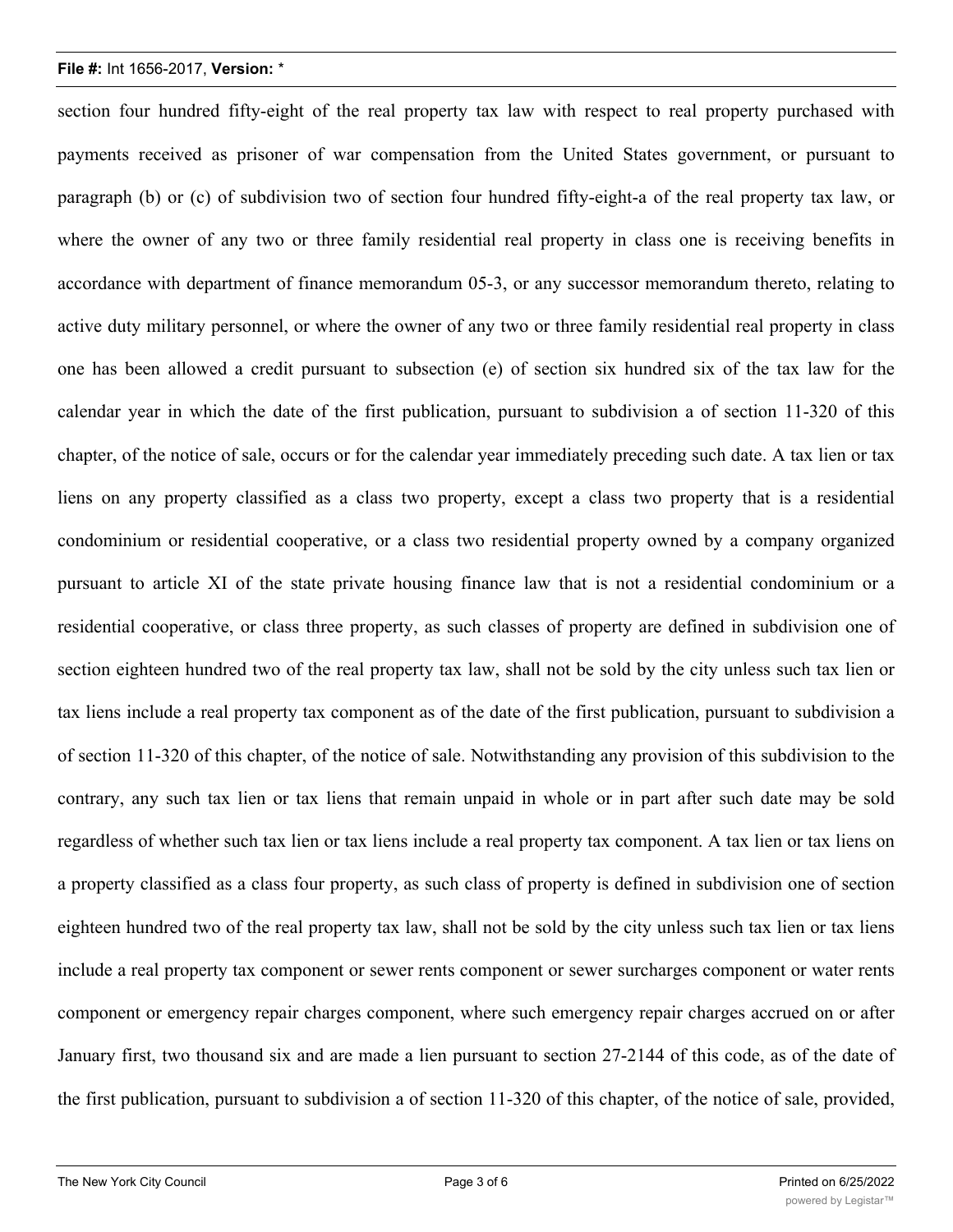however, that any tax lien or tax liens that remain unpaid in whole or in part after such date may be sold regardless of whether such tax lien or tax liens include a real property tax component, sewer rents component, sewer surcharges component, water rents component or emergency repair charges component. For purposes of this subdivision, the words "real property tax" shall not include an assessment or charge upon property imposed pursuant to section 25-411 of the administrative code. A sale of a tax lien or tax liens shall include, in addition to such lien or liens that have remained unpaid in whole or in part for one year, or, in the case of any class one property or class two property that is a residential condominium or residential cooperative, when the real property tax component of such lien or liens has remained unpaid in whole or in part for three years, or, in the case of any class two residential property owned by a company organized pursuant to article XI of the state private housing finance law that is not a residential condominium or a residential cooperative, when the real property tax component of such lien or liens has remained unpaid in whole or in part for two years, and equals or exceeds the sum of five thousand dollars, any taxes, assessments, sewer rents, sewer surcharges, water rents, any other charges that are made a lien subject to the provisions of this chapter, the costs of any advertisements and notices given pursuant to this chapter, any other charges that are due and payable, a surcharge pursuant to section 11-332 of this chapter, and interest and penalties thereon or such component of the amount thereof as shall be determined by the commissioner of finance. The commissioner of finance may promulgate rules defining "abandoned" property, as such term is used in this subdivision.

§2. Section 11-319 of the administrative code of the city of New York, as amended by local law 4 for the year 2017, is amended to add a new subdivision a-6 to read as follows:

a-6. Notwithstanding any provision of this chapter to the contrary, no tax lien may be sold pursuant to this chapter on any property for which the owner in good faith has submitted an initial or renewal application that is pending with the department for a real property tax exemption pursuant to section four hundred twenty-a, four hundred twenty-b, four hundred forty-six, or four hundred sixty-two of the real property tax law, or on any real property for which the owner has in good faith filed a pending appeal with the tax commission of the denial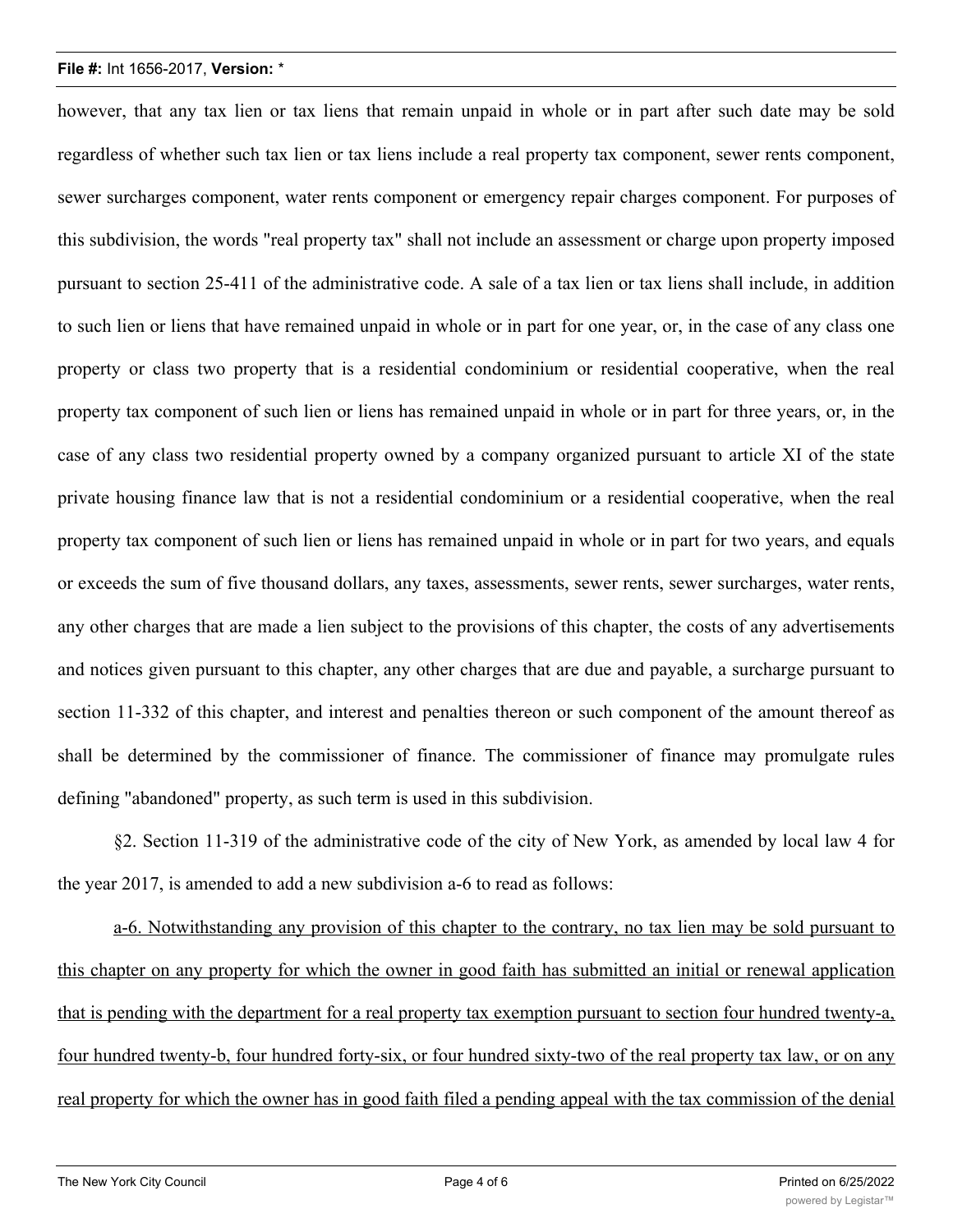of an initial or renewal application for a real property tax exemption pursuant to section four hundred twenty-a, four hundred twenty-b, four hundred forty-six, or four hundred sixty-two of the real property tax law.

§3. Paragraph 4 of subdivision b of section 11-320 of the administrative code of the city of New York, as added by local law 14 for the year 2015, is amended to read as follows:

4. Such notice shall also include, with respect to a property that was in receipt of a real property tax exemption pursuant to section four hundred twenty-a, four hundred twenty-b, four hundred forty-six, or four hundred sixty-two of the real property tax law in one or more of the three fiscal years preceding the date of the notice provided not less than ninety days prior to the date of sale, or with respect to a property in class four, as such class of property is defined in subdivision one of section eighteen hundred two of the real property tax law, information relating to the initial application and renewal process for such property tax exemptions, and other actions available to the owner of such property in the event such property is noticed for sale pursuant to this subdivision, including[, if available,] an adjustment or cancellation of back taxes that may be available pursuant to sections 11-235 and 11-236 of this code. Such notice shall also contain information related to measures that may be taken, including foreclosure, in the event that the owner does not take such actions. Upon [the written] request of the owner of such property, a [Chinese, Korean, Russian or Spanish] translation of such notice in any of the top ten languages most commonly spoken within the city as determined by the department of city planning shall be provided to such owner.

§4. Section 11-320 of the administrative code of the city of New York is amended to add a new subdivision l to read as follows:

l. The commissioner of finance shall include, in any written communication with a property owner related to the denial of a real property tax exemption pursuant to section four hundred twenty-a, four hundred twenty-b, four hundred forty-six, or four hundred sixty-two of the real property tax law, information on how the property owner can remove his or her property from the lien sale.

§5. The commissioner shall submit a report to the council, no later than ninety days following the